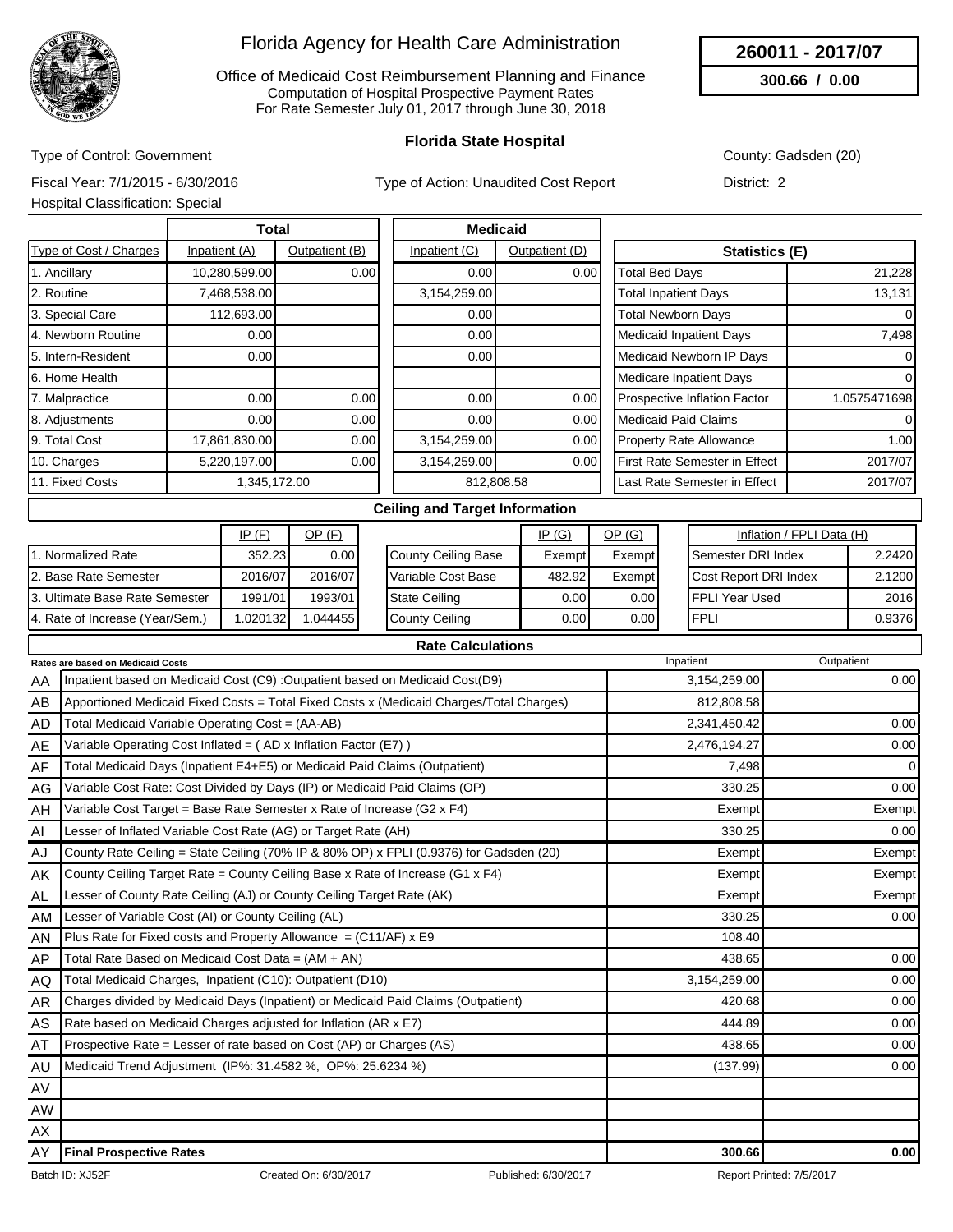

Office of Medicaid Cost Reimbursement Planning and Finance Computation of Hospital Prospective Payment Rates For Rate Semester July 01, 2017 through June 30, 2018

**260029 - 2017/07**

**320.89 / 0.00**

Type of Control: Government

**Northeast Florida State Hospital**

County: Baker (2)

Fiscal Year: 7/1/2015 - 6/30/2016

Type of Action: Unaudited Cost Report

|  | Hospital Classification: Special |  |
|--|----------------------------------|--|
|  |                                  |  |

District: 4

|                        | Total         |                |               | <b>Medicaid</b> |                                          |                |  |
|------------------------|---------------|----------------|---------------|-----------------|------------------------------------------|----------------|--|
| Type of Cost / Charges | Inpatient (A) | Outpatient (B) | Inpatient (C) | Outpatient (D)  | Statistics (E)                           |                |  |
| 1. Ancillary           | 1,964,131.00  | 107,251.00     | 30,182.00     | 13,793.00       | <b>Total Bed Days</b>                    | 18,300         |  |
| 2. Routine             | 7,219,746.00  |                | 3,137,414.00  |                 | <b>Total Inpatient Days</b>              | 16,382         |  |
| 3. Special Care        | 0.00          |                | 0.001         |                 | <b>Total Newborn Days</b>                | $\Omega$       |  |
| 4. Newborn Routine     | 0.00          |                | 0.00          |                 | <b>Medicaid Inpatient Days</b>           | 7,119          |  |
| 5. Intern-Resident     | 0.00          |                | 0.00          |                 | Medicaid Newborn IP Days                 | $\overline{0}$ |  |
| 6. Home Health         |               |                |               |                 | <b>Medicare Inpatient Days</b>           | 0              |  |
| 7. Malpractice         | 0.00          | 0.00           | 0.00          | 0.00            | Prospective Inflation Factor             | 1.0575471698   |  |
| 8. Adjustments         | 0.00          | 0.00           | 0.001         | 0.00            | Medicaid Paid Claims                     | $\Omega$       |  |
| 9. Total Cost          | 9,183,877.00  | 107,251.00     | 3,167,596.00  | 13,793.00       | <b>Property Rate Allowance</b>           | 1.00           |  |
| 10. Charges            | 2,820,902.00  | (26,744.00)    | 3,231,667.00  | 33,430.00       | First Rate Semester in Effect<br>2017/07 |                |  |
| 11. Fixed Costs        | 257,240.00    |                |               | 294,697.94      | 2017/07<br>Last Rate Semester in Effect  |                |  |
|                        |               |                |               | .               |                                          |                |  |

#### **Ceiling and Target Information**

|                                 | IP(F)     | <u>OP (F)</u> |                      | IP(G)  | <u>OP (G)</u>     | Inflation / FPLI Data (H) |        |
|---------------------------------|-----------|---------------|----------------------|--------|-------------------|---------------------------|--------|
| . Normalized Rate               | 440.25    | 0.001         | County Ceiling Base  | Exempt | Exempt            | <b>Semester DRI Index</b> | 2.2420 |
| 12. Base Rate Semester          | 2016/07   | 2016/07       | Variable Cost Base   | 315.75 | Exempt            | Cost Report DRI Index     | 2.1200 |
| 13. Ultimate Base Rate Semester | 1991/01   | 1993/01       | <b>State Ceiling</b> | 0.00   | 0.00 <sub>l</sub> | IFPLI Year Used           | 2016   |
| 4. Rate of Increase (Year/Sem.) | 1.0201321 | .044455       | County Ceiling       | 0.001  | 0.00              | <b>FPLI</b>               | 0.9694 |

|           | <b>Rate Calculations</b>                                                                |              |                |  |  |  |  |  |  |  |
|-----------|-----------------------------------------------------------------------------------------|--------------|----------------|--|--|--|--|--|--|--|
|           | Rates are based on Medicaid Costs                                                       | Inpatient    | Outpatient     |  |  |  |  |  |  |  |
| AA        | Inpatient based on Medicaid Cost (C9) : Outpatient based on Medicaid Cost(D9)           | 3,167,596.00 | 13,793.00      |  |  |  |  |  |  |  |
| AB        | Apportioned Medicaid Fixed Costs = Total Fixed Costs x (Medicaid Charges/Total Charges) | 294,697.94   |                |  |  |  |  |  |  |  |
| AD        | Total Medicaid Variable Operating Cost = (AA-AB)                                        | 2,872,898.06 | 13,793.00      |  |  |  |  |  |  |  |
| AE        | Variable Operating Cost Inflated = (AD x Inflation Factor (E7))                         | 3,038,225.21 | 14,586.75      |  |  |  |  |  |  |  |
| AF        | Total Medicaid Days (Inpatient E4+E5) or Medicaid Paid Claims (Outpatient)              | 7,119        | $\overline{0}$ |  |  |  |  |  |  |  |
| AG        | Variable Cost Rate: Cost Divided by Days (IP) or Medicaid Paid Claims (OP)              | 426.78       | 0.00           |  |  |  |  |  |  |  |
| AH        | Variable Cost Target = Base Rate Semester x Rate of Increase (G2 x F4)                  | Exempt       | Exempt         |  |  |  |  |  |  |  |
| AI        | Lesser of Inflated Variable Cost Rate (AG) or Target Rate (AH)                          | 426.78       | 0.00           |  |  |  |  |  |  |  |
| AJ        | County Rate Ceiling = State Ceiling (70% IP & 80% OP) x FPLI (0.9694) for Baker (2)     | Exempt       | Exempt         |  |  |  |  |  |  |  |
| AK        | County Ceiling Target Rate = County Ceiling Base x Rate of Increase (G1 x F4)           | Exempt       | Exempt         |  |  |  |  |  |  |  |
| AL.       | Lesser of County Rate Ceiling (AJ) or County Ceiling Target Rate (AK)                   | Exempt       | Exempt         |  |  |  |  |  |  |  |
| AM        | Lesser of Variable Cost (AI) or County Ceiling (AL)                                     | 426.78       | 0.00           |  |  |  |  |  |  |  |
| AN        | Plus Rate for Fixed costs and Property Allowance = $(C11/AF)$ x E9                      | 41.40        |                |  |  |  |  |  |  |  |
| AP        | Total Rate Based on Medicaid Cost Data = $(AM + AN)$                                    | 468.17       | 0.00           |  |  |  |  |  |  |  |
| AQ        | Total Medicaid Charges, Inpatient (C10): Outpatient (D10)                               | 3,231,667.00 | 33,430.00      |  |  |  |  |  |  |  |
| AR        | Charges divided by Medicaid Days (Inpatient) or Medicaid Paid Claims (Outpatient)       | 453.95       | 0.00           |  |  |  |  |  |  |  |
| AS        | Rate based on Medicaid Charges adjusted for Inflation (AR x E7)                         | 480.07       | 0.00           |  |  |  |  |  |  |  |
| AT        | Prospective Rate = Lesser of rate based on Cost (AP) or Charges (AS)                    | 468.17       | 0.00           |  |  |  |  |  |  |  |
| AU        | Medicaid Trend Adjustment (IP%: 31.4582 %, OP%: 25.6234 %)                              | (147.28)     | 0.00           |  |  |  |  |  |  |  |
| AV        |                                                                                         |              |                |  |  |  |  |  |  |  |
| <b>AW</b> |                                                                                         |              |                |  |  |  |  |  |  |  |
| AX        |                                                                                         |              |                |  |  |  |  |  |  |  |
| AY        | <b>Final Prospective Rates</b>                                                          | 320.89       | 0.00           |  |  |  |  |  |  |  |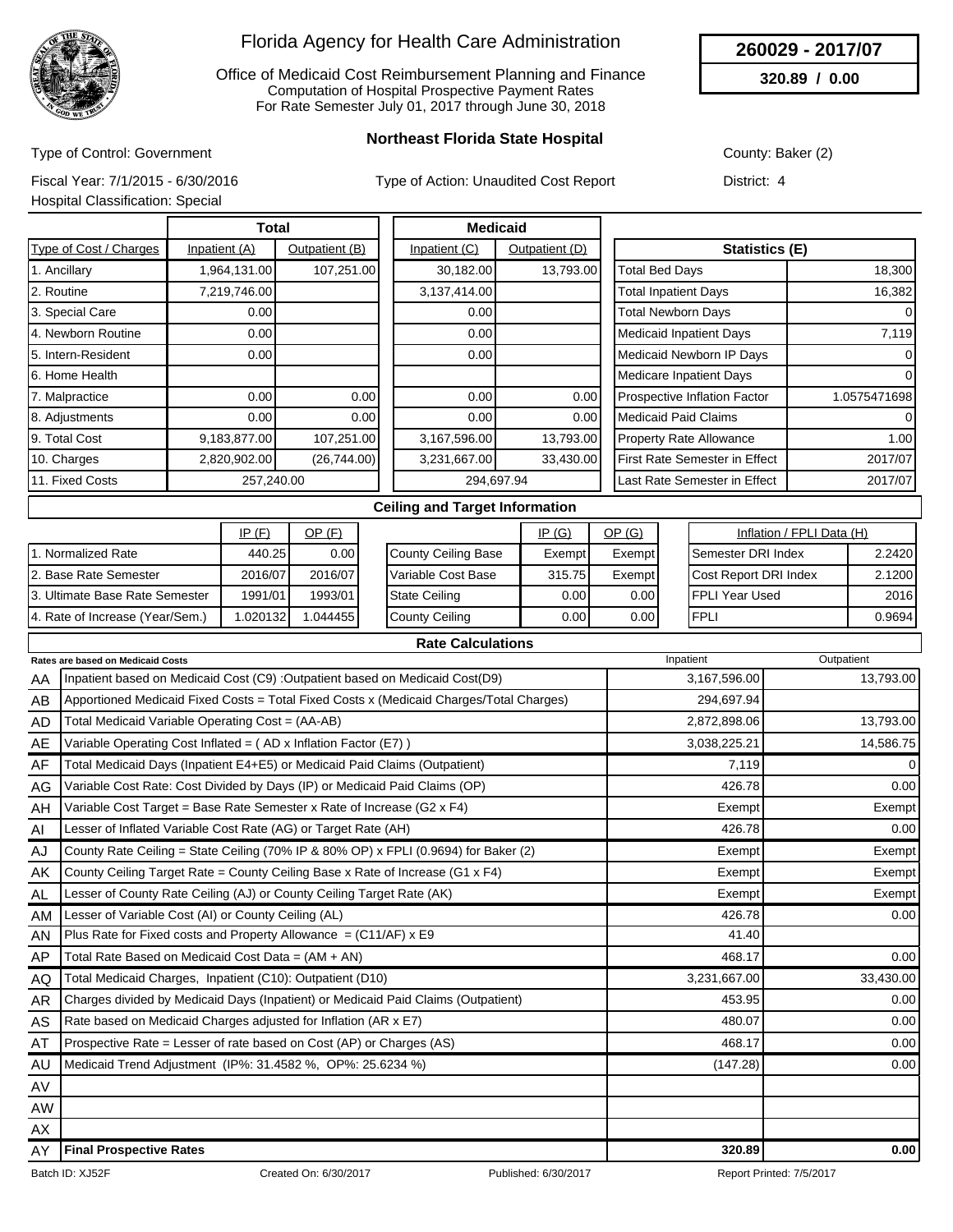

Office of Medicaid Cost Reimbursement Planning and Finance Computation of Hospital Prospective Payment Rates For Rate Semester July 01, 2017 through June 30, 2018

### **South Florida State Hospital**

County: Broward (6)

**260045 - 2017/07 182.47 / 0.00**

Type of Control: Government Fiscal Year: 7/1/2015 - 6/30/2016

Type of Action: Unaudited Cost Report

Hospital Classification: Special

District: 10

|                        | Total         |                |               | <b>Medicaid</b> |                                          |              |  |
|------------------------|---------------|----------------|---------------|-----------------|------------------------------------------|--------------|--|
| Type of Cost / Charges | Inpatient (A) | Outpatient (B) | Inpatient (C) | Outpatient (D)  | Statistics (E)                           |              |  |
| 1. Ancillary           | 406,514.00    | 0.00           | 7,831.00      | 0.00            | <b>Total Bed Days</b>                    | 18,300       |  |
| 2. Routine             | 4,556,138.00  |                | 1,154,524.00  |                 | <b>Total Inpatient Days</b>              | 17,597       |  |
| 3. Special Care        | 0.00          |                | 0.00          |                 | <b>Total Newborn Days</b>                | 0            |  |
| 4. Newborn Routine     | 0.00          |                | 0.00          |                 | <b>Medicaid Inpatient Days</b>           | 4,459        |  |
| 5. Intern-Resident     | 0.00          |                | 0.00          |                 | Medicaid Newborn IP Days                 | 0            |  |
| 6. Home Health         |               |                |               |                 | <b>Medicare Inpatient Days</b>           | $\Omega$     |  |
| 7. Malpractice         | 0.00          | 0.00           | 0.00          | 0.00            | Prospective Inflation Factor             | 1.0575471698 |  |
| 8. Adjustments         | 0.00          | 0.00           | 0.00          | 0.00            | <b>Medicaid Paid Claims</b>              | $\Omega$     |  |
| 9. Total Cost          | 4,962,652.00  | 0.00           | 1,162,355.00  | 0.00            | <b>Property Rate Allowance</b>           | 1.00         |  |
| 10. Charges            | 861,245.00    | 0.00           | 1,162,355.00  | 0.00            | First Rate Semester in Effect<br>2017/07 |              |  |
| 11. Fixed Costs        | 543,481.00    |                |               | 733,493.79      | 2017/07<br>Last Rate Semester in Effect  |              |  |
|                        |               |                |               |                 |                                          |              |  |

### **Ceiling and Target Information**

|                                 | IP(F)             | <u>OP (F)</u> |                      | IP(G)  | <u>OP (G)</u><br>Inflation / FPLI Data (H) |  |                              |        |
|---------------------------------|-------------------|---------------|----------------------|--------|--------------------------------------------|--|------------------------------|--------|
| 11. Normalized Rate             | 99.03             | 0.00          | County Ceiling Base  | Exempt | Exempt                                     |  | <b>I</b> Semester DRI Index  | 2.2420 |
| 12. Base Rate Semester          | 2016/07           | 2016/07       | Variable Cost Base   | 223.92 | Exempt                                     |  | <b>Cost Report DRI Index</b> | 2.1200 |
| 13. Ultimate Base Rate Semester | 1991/01           | 1993/01       | <b>State Ceiling</b> | 0.00 l | 0.001                                      |  | IFPLI Year Used              | 2016   |
| 4. Rate of Increase (Year/Sem.) | l.020132 <b>l</b> | .044455       | County Ceiling       | 0.00 l | 0.001                                      |  | <b>FPLI</b>                  | 1.0271 |

| <b>Rate Calculations</b> |                                                                                         |              |            |  |  |  |  |  |  |
|--------------------------|-----------------------------------------------------------------------------------------|--------------|------------|--|--|--|--|--|--|
|                          | Rates are based on Medicaid Costs                                                       | Inpatient    | Outpatient |  |  |  |  |  |  |
| AA                       | Inpatient based on Medicaid Cost (C9) : Outpatient based on Medicaid Cost(D9)           | 1,162,355.00 | 0.00       |  |  |  |  |  |  |
| AB                       | Apportioned Medicaid Fixed Costs = Total Fixed Costs x (Medicaid Charges/Total Charges) | 733,493.79   |            |  |  |  |  |  |  |
| AD                       | Total Medicaid Variable Operating Cost = (AA-AB)                                        | 428,861.21   | 0.00       |  |  |  |  |  |  |
| AE                       | Variable Operating Cost Inflated = (AD x Inflation Factor (E7))                         | 453,540.96   | 0.00       |  |  |  |  |  |  |
| AF                       | Total Medicaid Days (Inpatient E4+E5) or Medicaid Paid Claims (Outpatient)              | 4,459        | 0          |  |  |  |  |  |  |
| AG                       | Variable Cost Rate: Cost Divided by Days (IP) or Medicaid Paid Claims (OP)              | 101.71       | 0.00       |  |  |  |  |  |  |
| AH                       | Variable Cost Target = Base Rate Semester x Rate of Increase (G2 x F4)                  | Exempt       | Exempt     |  |  |  |  |  |  |
| AI                       | Lesser of Inflated Variable Cost Rate (AG) or Target Rate (AH)                          | 101.71       | 0.00       |  |  |  |  |  |  |
| AJ                       | County Rate Ceiling = State Ceiling (70% IP & 80% OP) x FPLI (1.0271) for Broward (6)   | Exempt       | Exempt     |  |  |  |  |  |  |
| AK                       | County Ceiling Target Rate = County Ceiling Base x Rate of Increase (G1 x F4)           | Exempt       | Exempt     |  |  |  |  |  |  |
| AL.                      | Lesser of County Rate Ceiling (AJ) or County Ceiling Target Rate (AK)                   | Exempt       | Exempt     |  |  |  |  |  |  |
| AM                       | Lesser of Variable Cost (AI) or County Ceiling (AL)                                     | 101.71       | 0.00       |  |  |  |  |  |  |
| AN                       | Plus Rate for Fixed costs and Property Allowance = $(C11/AF)$ x E9                      | 164.50       |            |  |  |  |  |  |  |
| AP                       | Total Rate Based on Medicaid Cost Data = $(AM + AN)$                                    | 266.21       | 0.00       |  |  |  |  |  |  |
| AQ.                      | Total Medicaid Charges, Inpatient (C10): Outpatient (D10)                               | 1,162,355.00 | 0.00       |  |  |  |  |  |  |
| AR                       | Charges divided by Medicaid Days (Inpatient) or Medicaid Paid Claims (Outpatient)       | 260.68       | 0.00       |  |  |  |  |  |  |
| AS                       | Rate based on Medicaid Charges adjusted for Inflation (AR x E7)                         | 275.68       | 0.00       |  |  |  |  |  |  |
| AT                       | Prospective Rate = Lesser of rate based on Cost (AP) or Charges (AS)                    | 266.21       | 0.00       |  |  |  |  |  |  |
| AU                       | Medicaid Trend Adjustment (IP%: 31.4582 %, OP%: 25.6234 %)                              | (83.75)      | 0.00       |  |  |  |  |  |  |
| AV                       |                                                                                         |              |            |  |  |  |  |  |  |
| <b>AW</b>                |                                                                                         |              |            |  |  |  |  |  |  |
| AX                       |                                                                                         |              |            |  |  |  |  |  |  |
| AY                       | <b>Final Prospective Rates</b>                                                          | 182.47       | 0.00       |  |  |  |  |  |  |